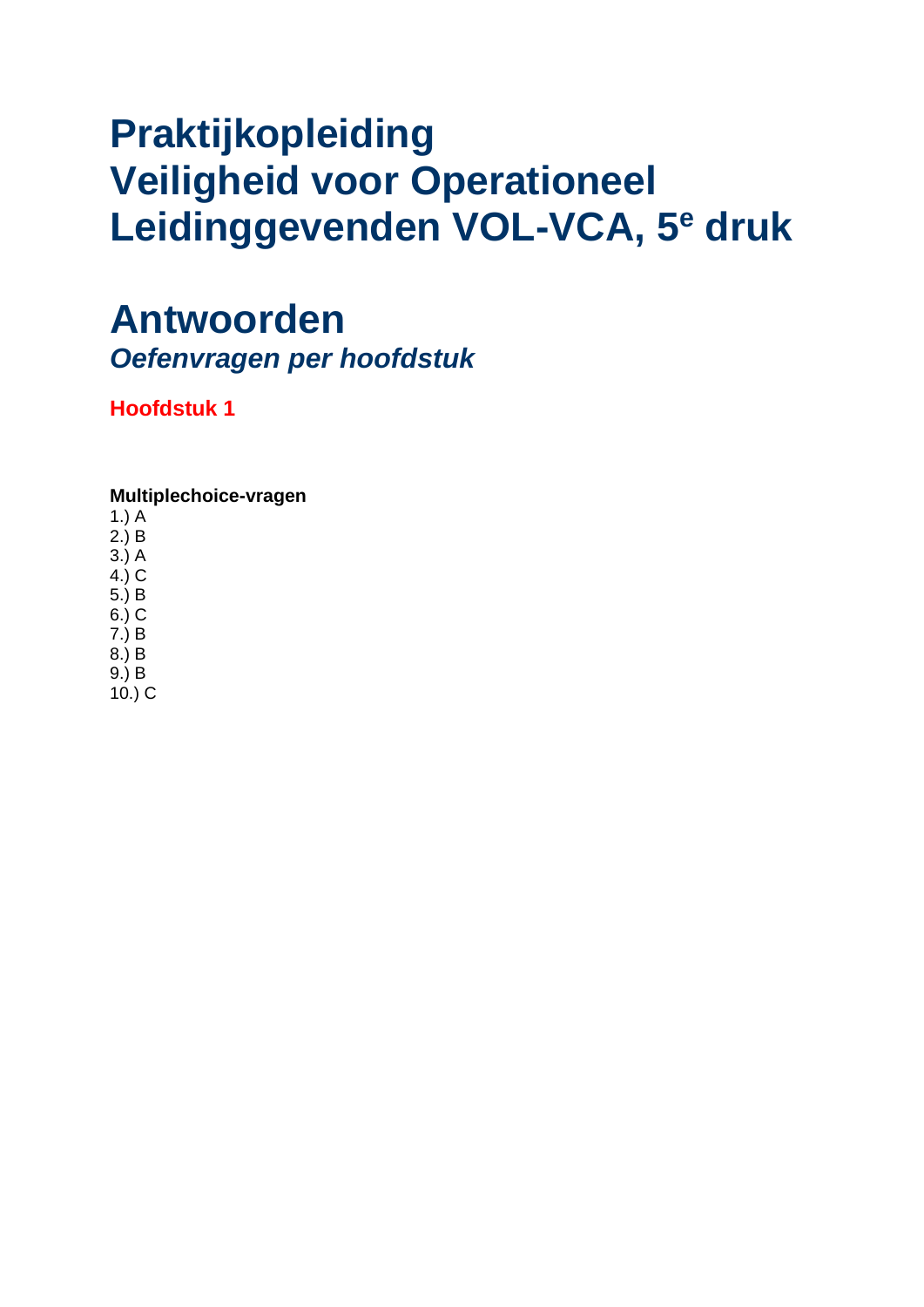Multiplechoice-vragen<br>1.) C<br>2.) C<br>3.) B<br>4.) B<br>5.) B<br>6.) C<br> $\rightarrow$  C  $7.) C$ <br>8.) C

 $9.) C$ <br>10.) A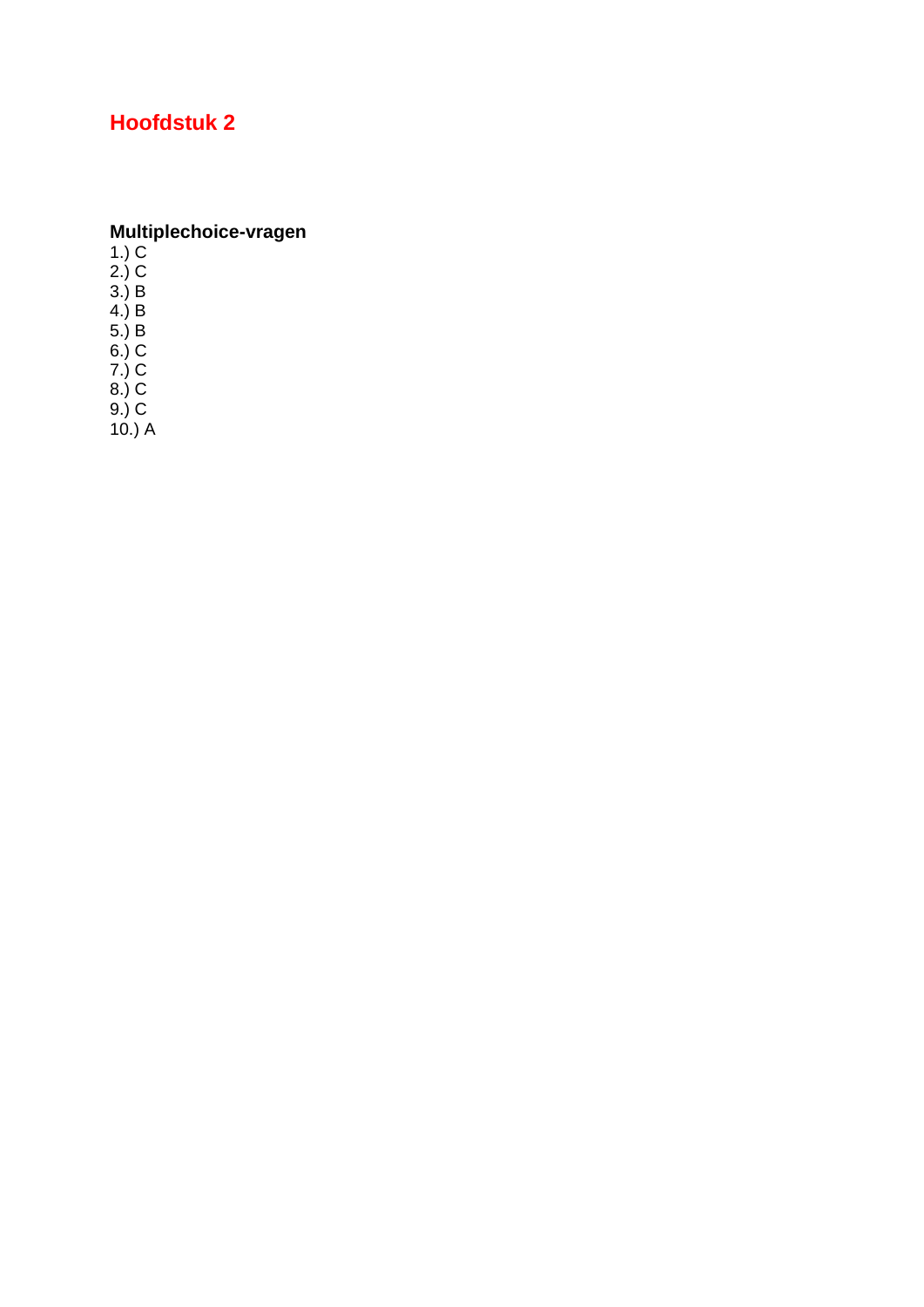**Multiplechoice-vragen**<br>1.) C<br>2.) C<br>3.) A<br>4.) A<br>4.) A<br>5.) A<br>6.) C  $7.)$  A  $8.)A$ 

 $9.$ ) B<br>10.) C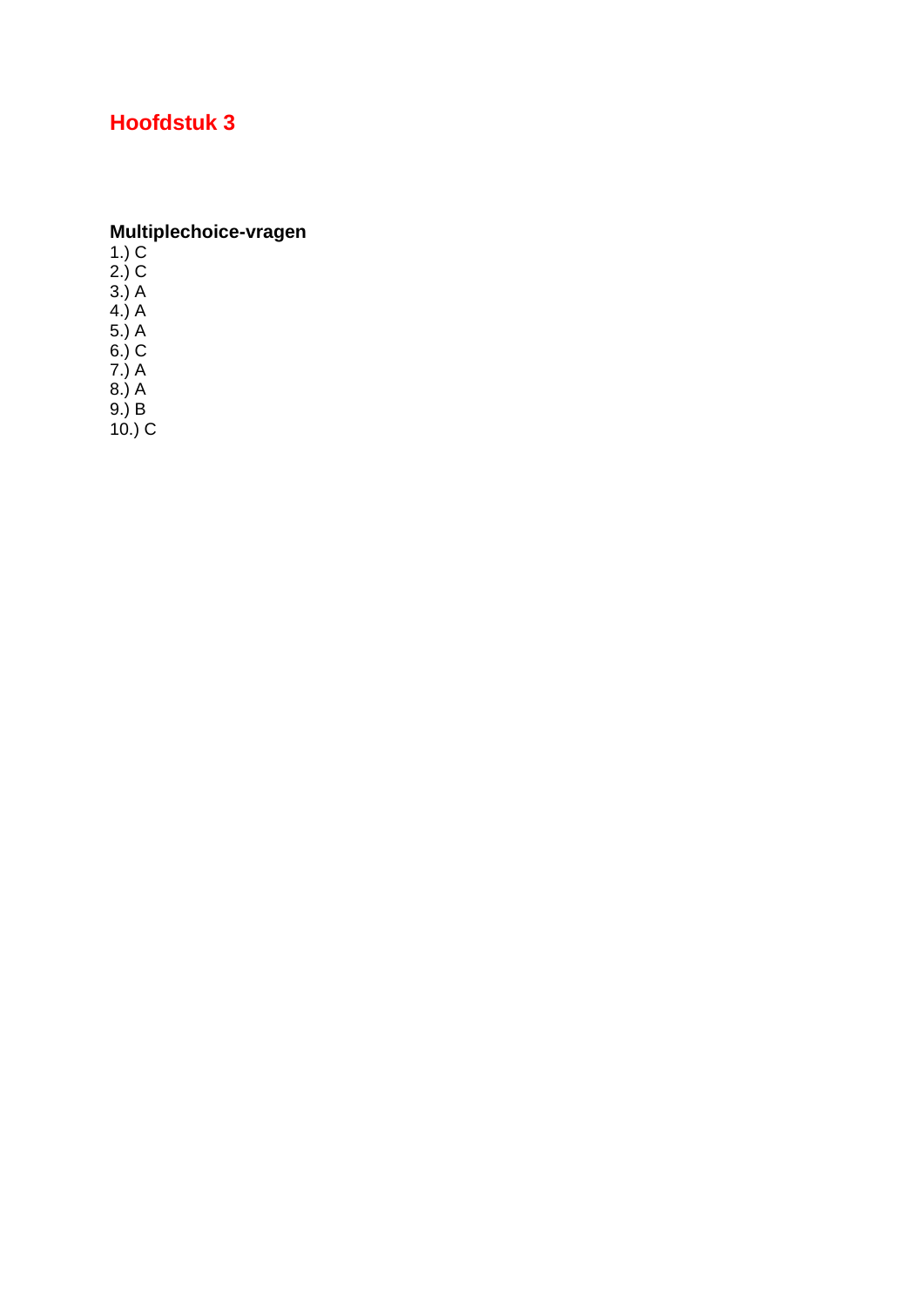**Multiplechoice-vragen**<br>1.) C<br>2.) B<br>3.) C<br>4.) C<br>4.) C<br>6.) A<br>6.) A<br>7.) B<br>8.) B

 $9.) C$ <br>10.) C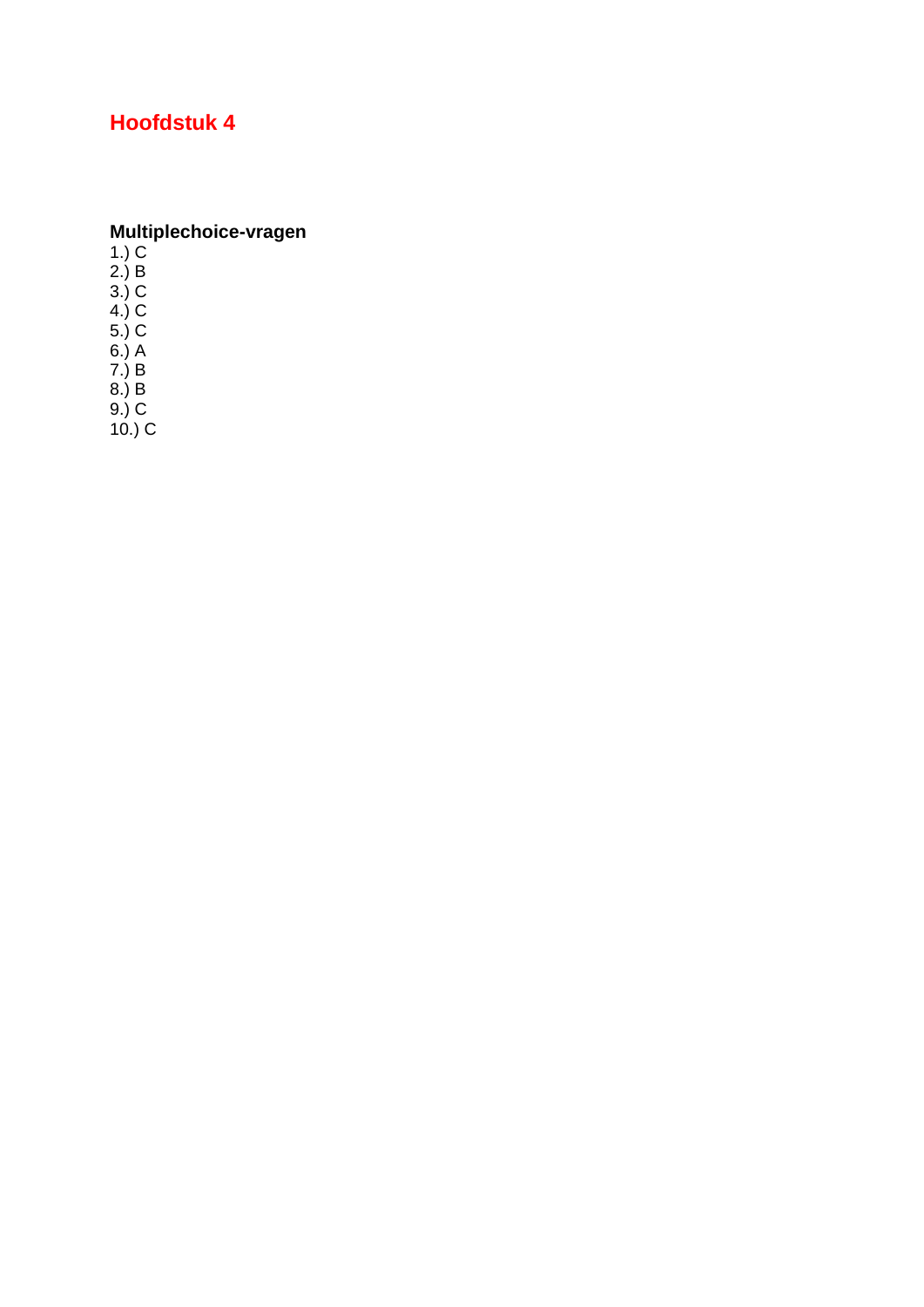## Multiplechoice-vragen<br>1.) B<br>2.) B<br>3.) C<br>4.) C

4.) C<br>5.) C<br>6.) A<br>7.) C<br>8.) B<br>9.) B<br>10.) A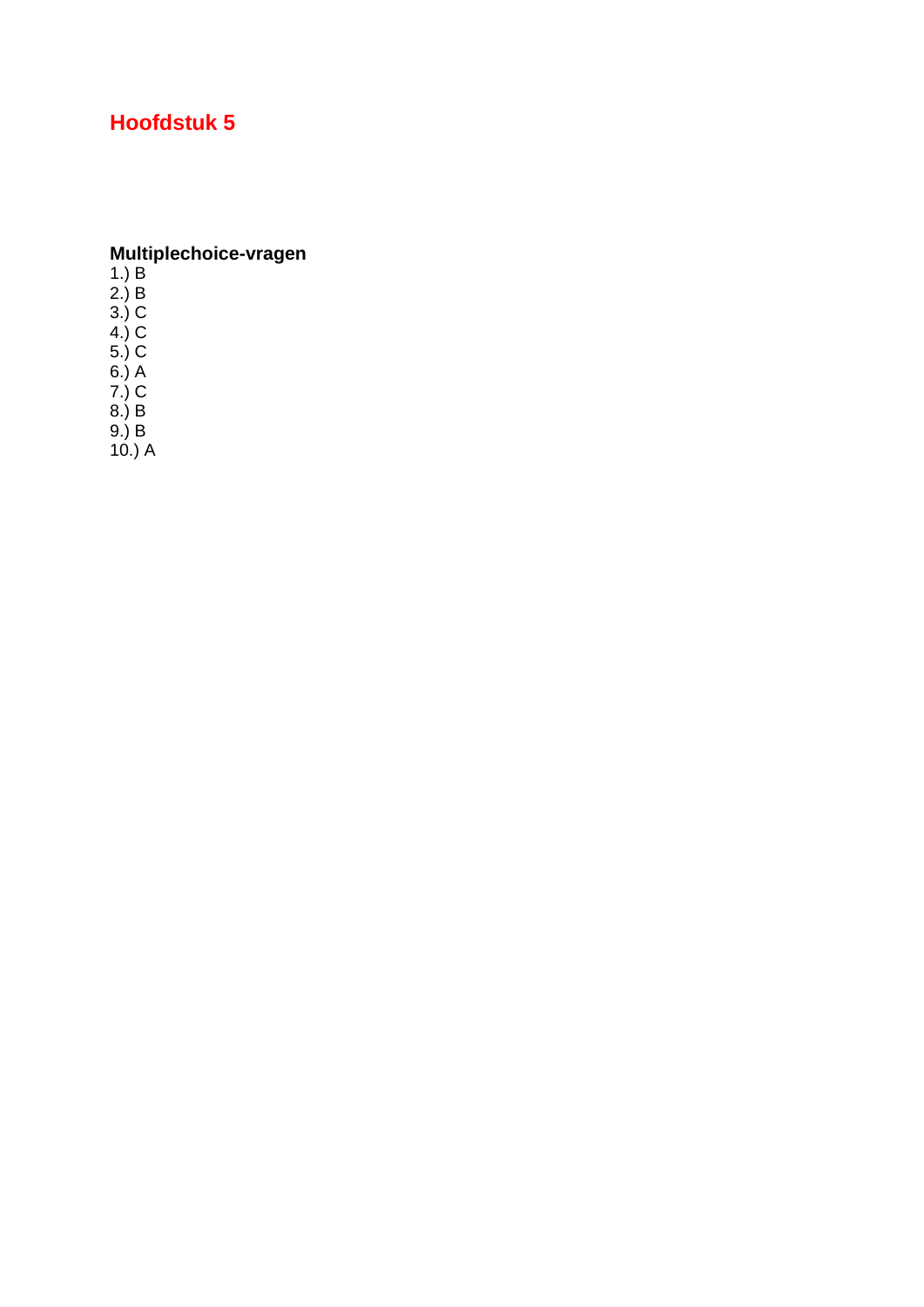### **Multiplechoice-vragen**

1.) C

2.) A

3.) B

4.) A

5.) A 6.) C

7.) B

8.) B

9.) B

10.) B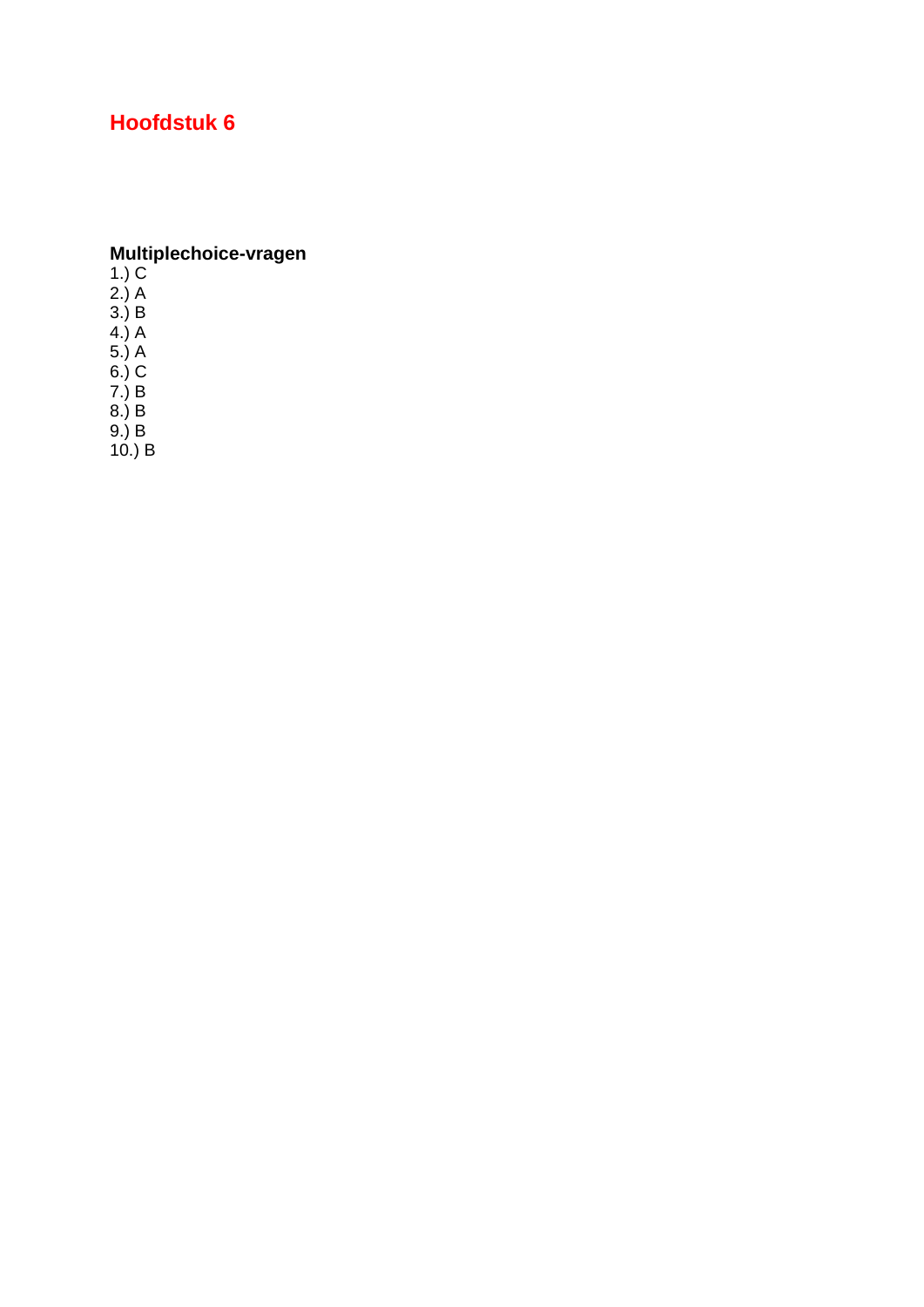# **Multiplechoice-vragen**<br>1.) A<br>2.) C<br>3.) A<br>4.) C<br>5.) A<br>6.) B<br>7.) C<br>8.) B

 $9.) A$ <br>10.) B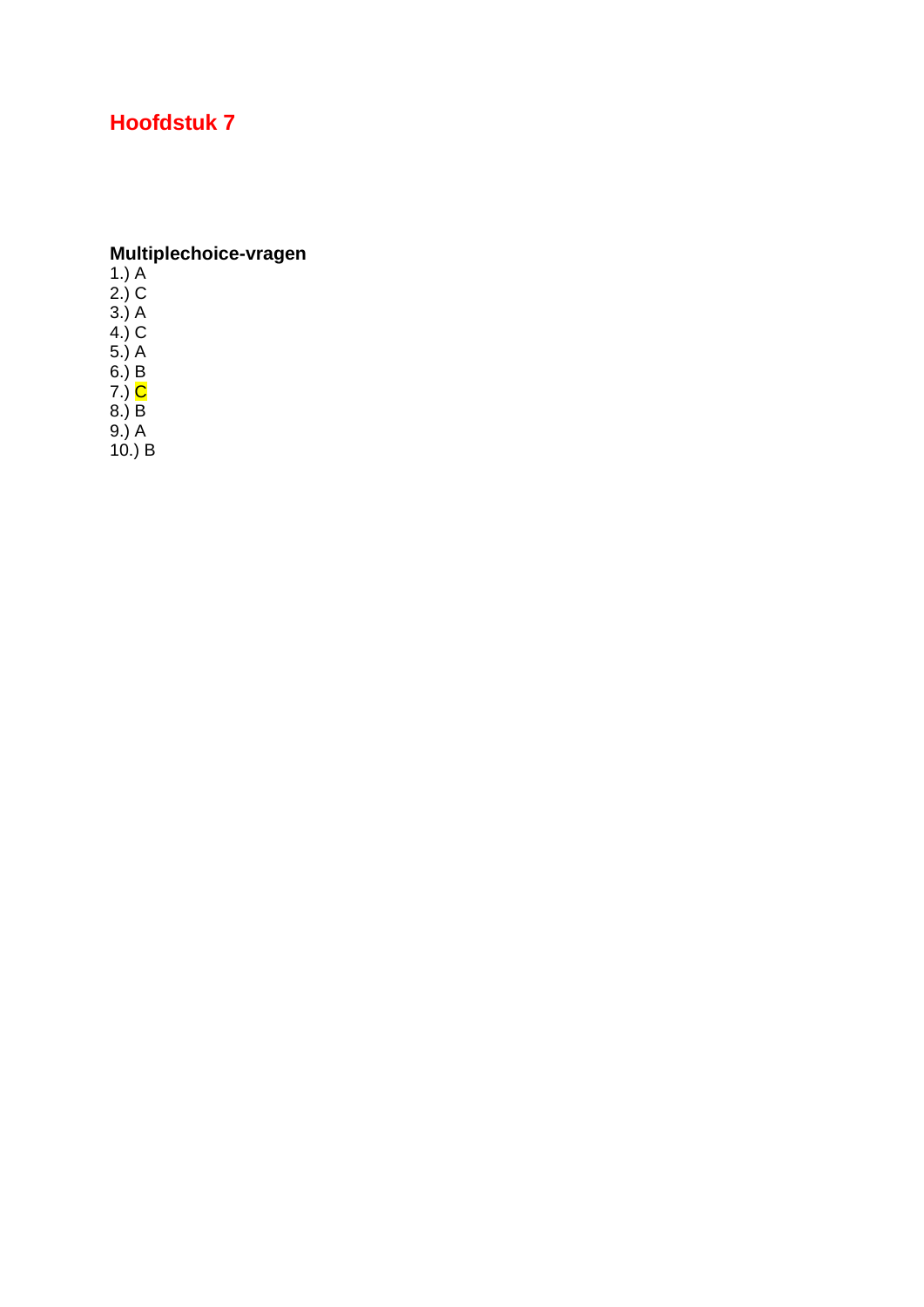**Multiplechoice-vragen**<br>1.) C<br>2.) A<br>3.) C<br>4.) B<br>5.) A<br>5.) A<br>6.) B<br>7.) B<br>8.) B

 $9.) B$ <br>10.) A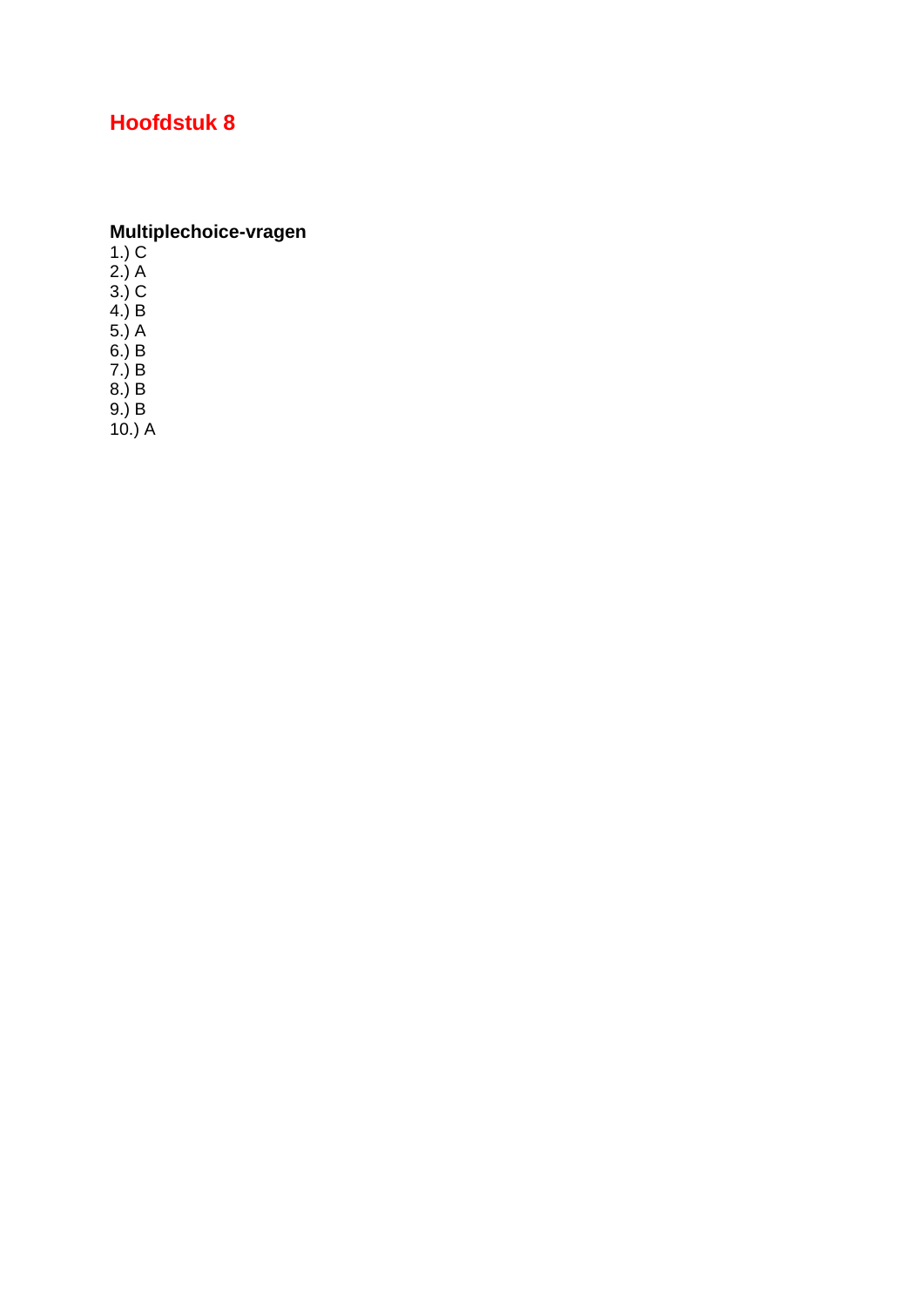# **Multiplechoice-vragen**<br>1.) B<br>2.) A<br>3.) A<br>3.) A<br>4.) C<br>5.) B<br>6.) B<br>7.) B<br>8.) C

 $9.) A$ <br>10.) B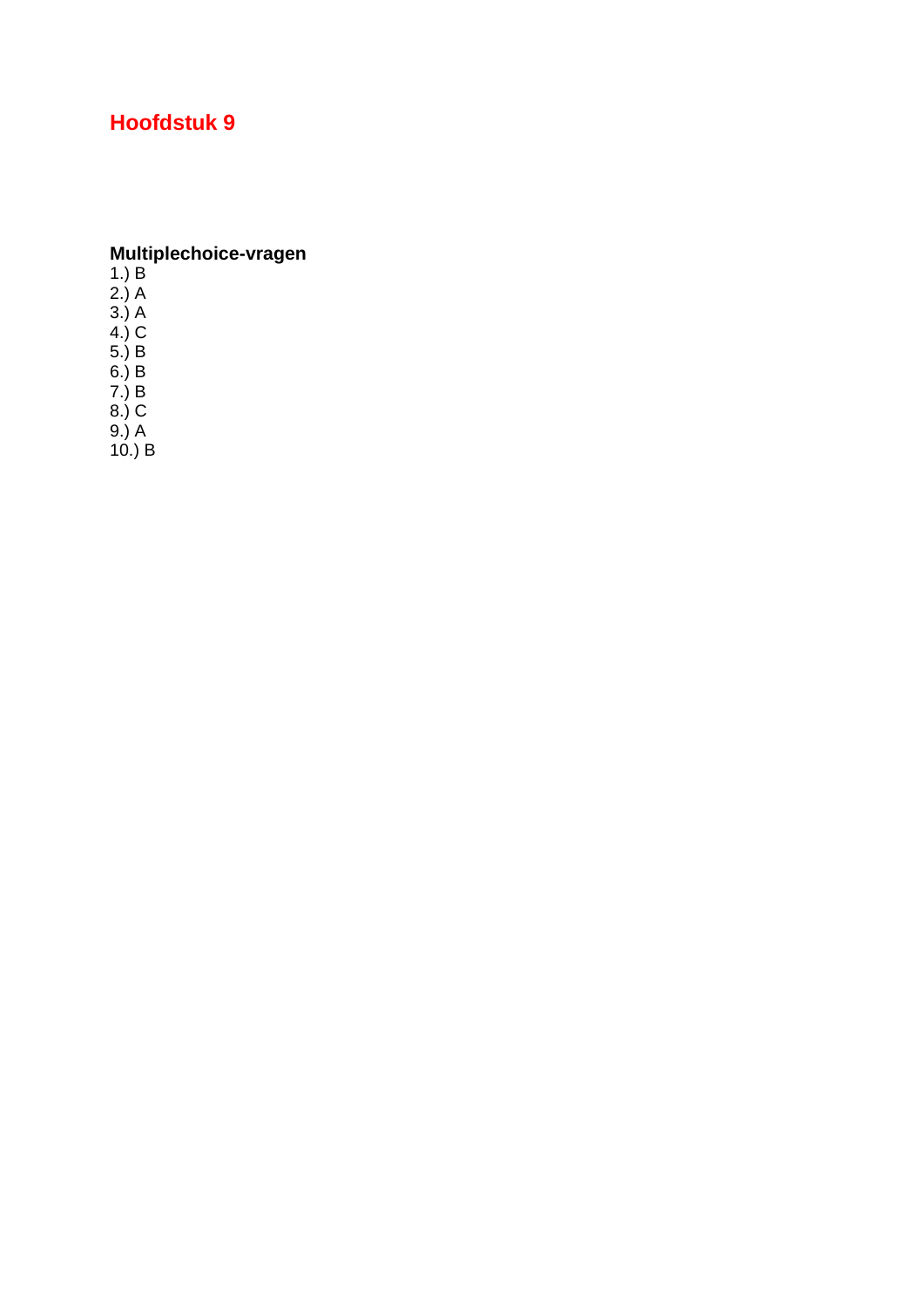# **Multiplechoice-vragen**<br>1.) C<br>2.) C<br>3.) A<br>4.) B<br>5.) A<br>6.) C<br>7.) B<br>8.) C<br>9.) A<br>40.) A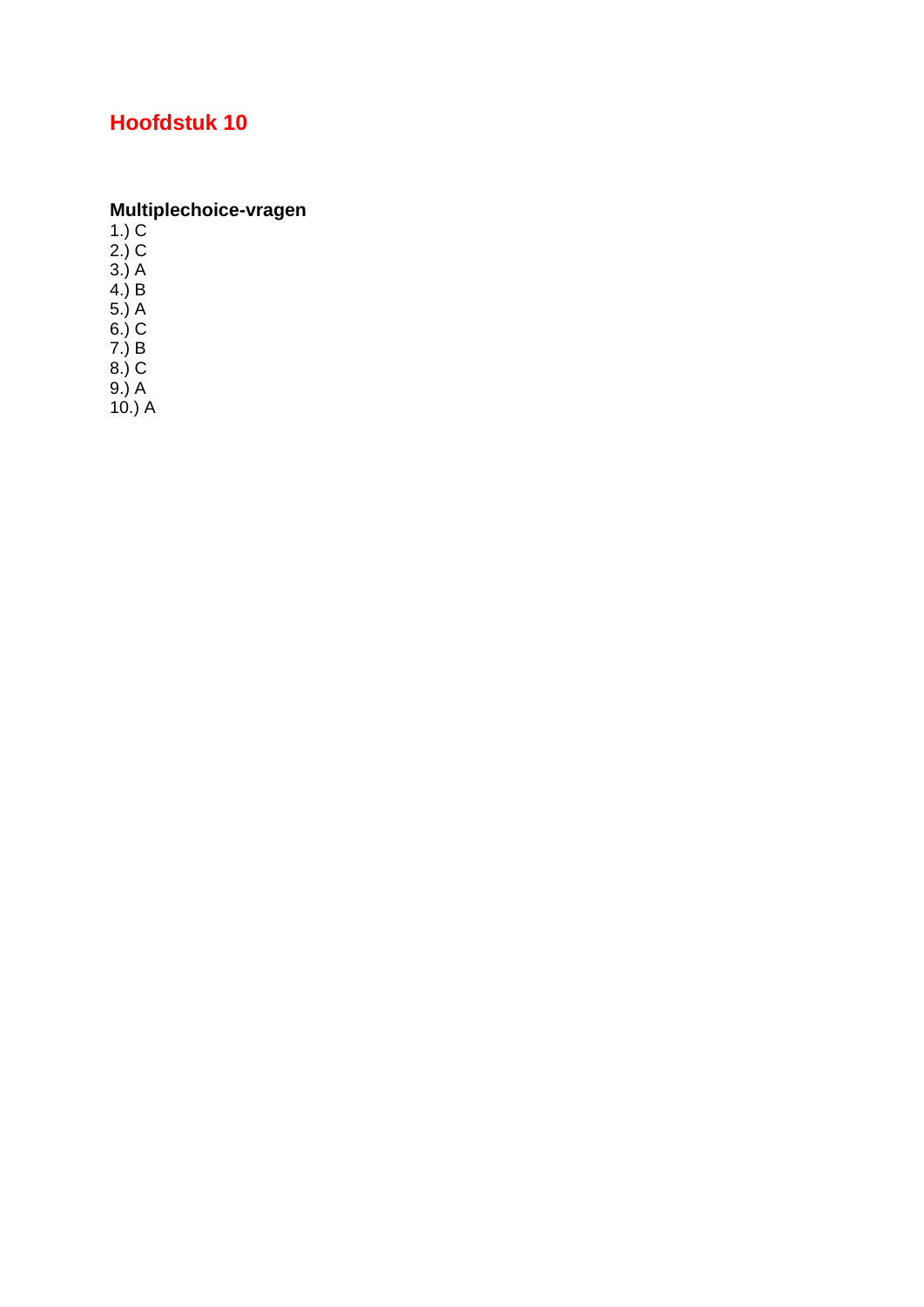### **Multiplechoice-vragen**

1.) B

2.) B

3.) C

4.) A

5.) C 6.) A

7.) A

8.) B

9.) B

10.) B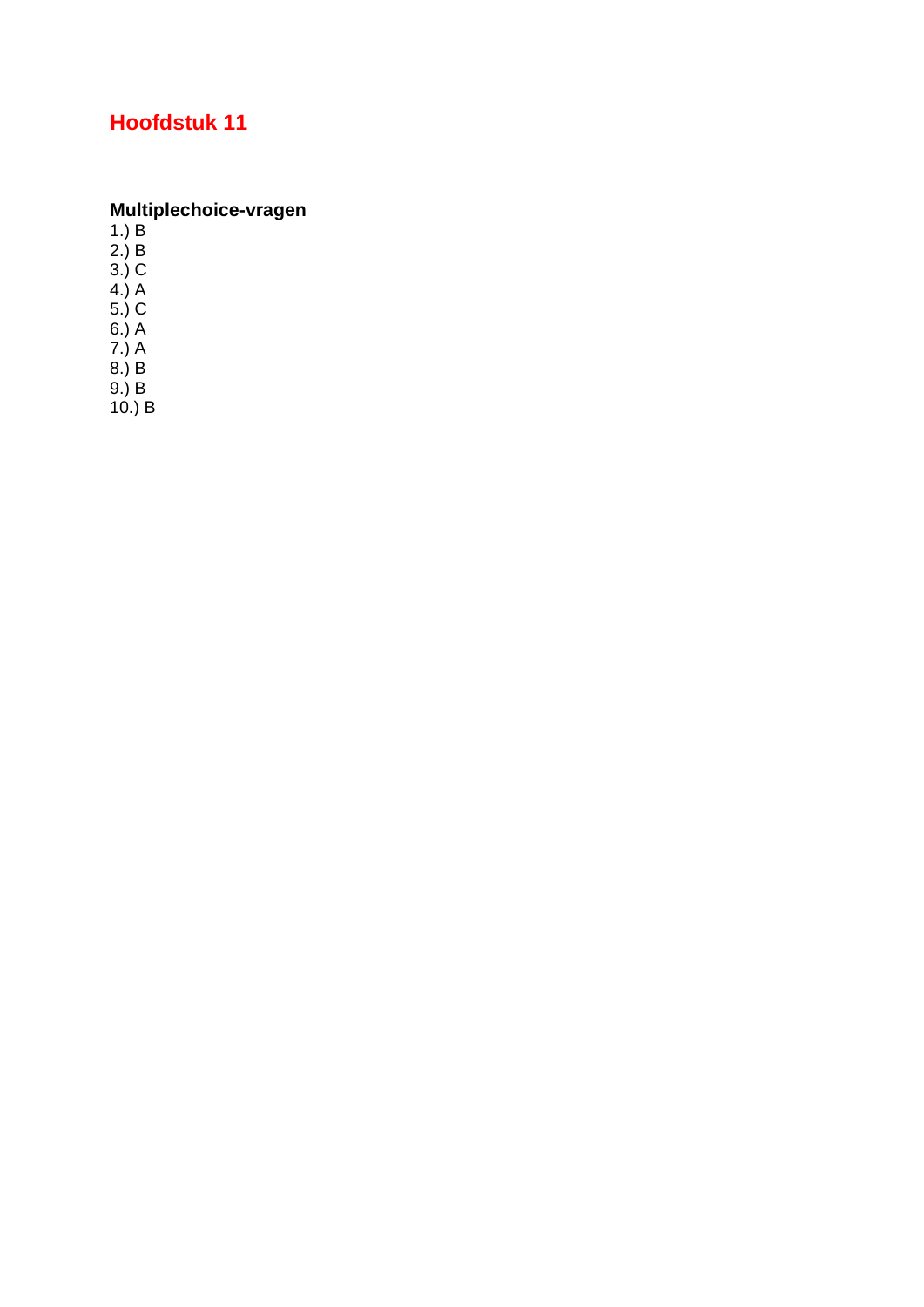# **Multiplechoice-vragen**<br>1.) C<br>2.) B<br>3.) A<br>3.) A<br>4.) C<br>5.) C<br>6.) C<br>7.) A<br>8.) A<br>9.) B<br>10.) C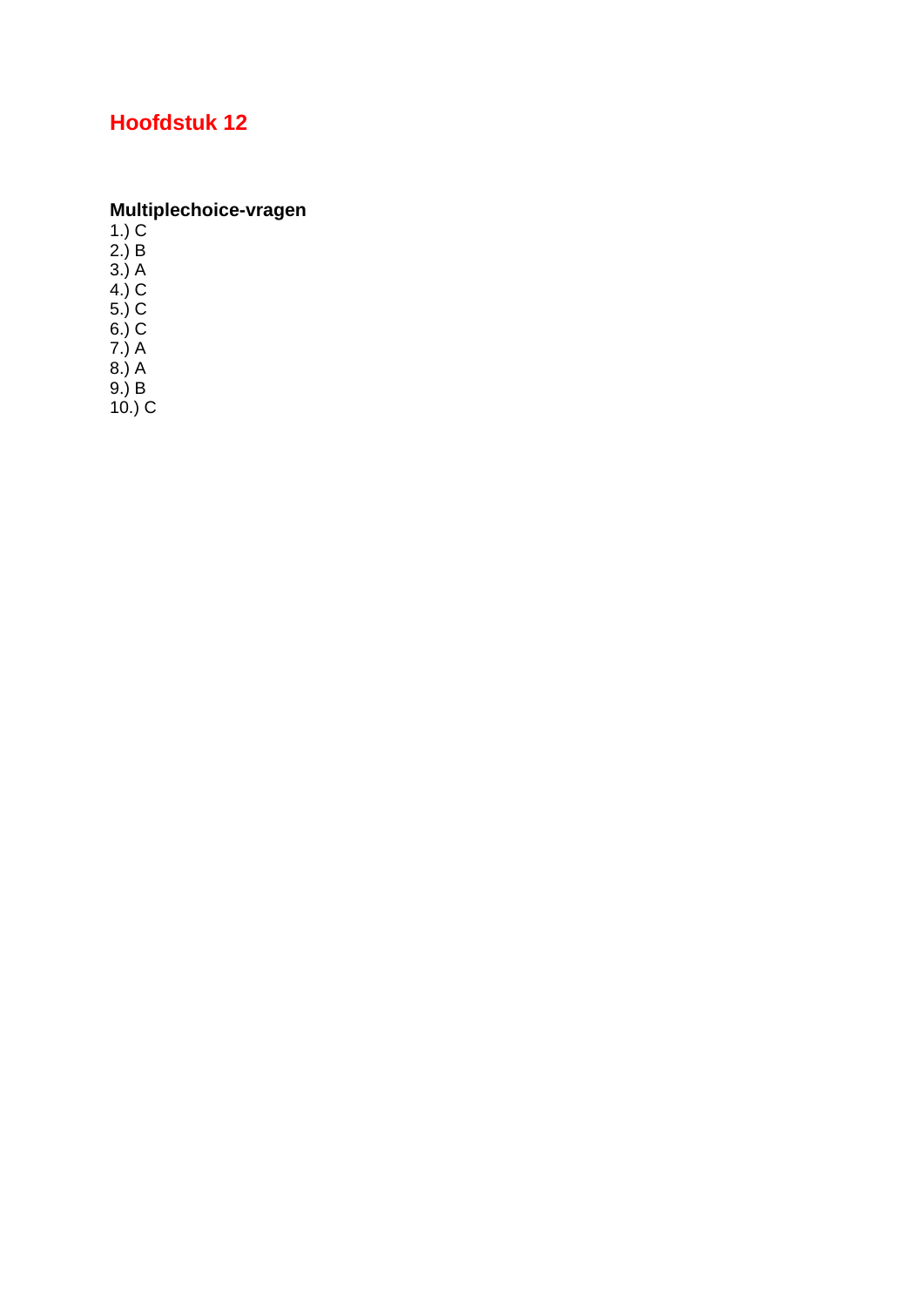### **Multiplechoice-vragen**<br>1.) A<br>2.) C

 $3.$ ) B  $4.0<sub>c</sub>$ 

 $5.$ ) B

 $6.)A$ 

 $7.) B$ 

 $8.)$  C

 $9.) C$ <br>10.) C

11.)  $\overline{C}$ 

 $12.)A$ 

 $(13.)$  C

 $14.)$  C

 $15.$ ) B

 $16.$ ) B

 $17.$ ) C

 $18.$ ) A<br>19.) B

 $20.$ ) B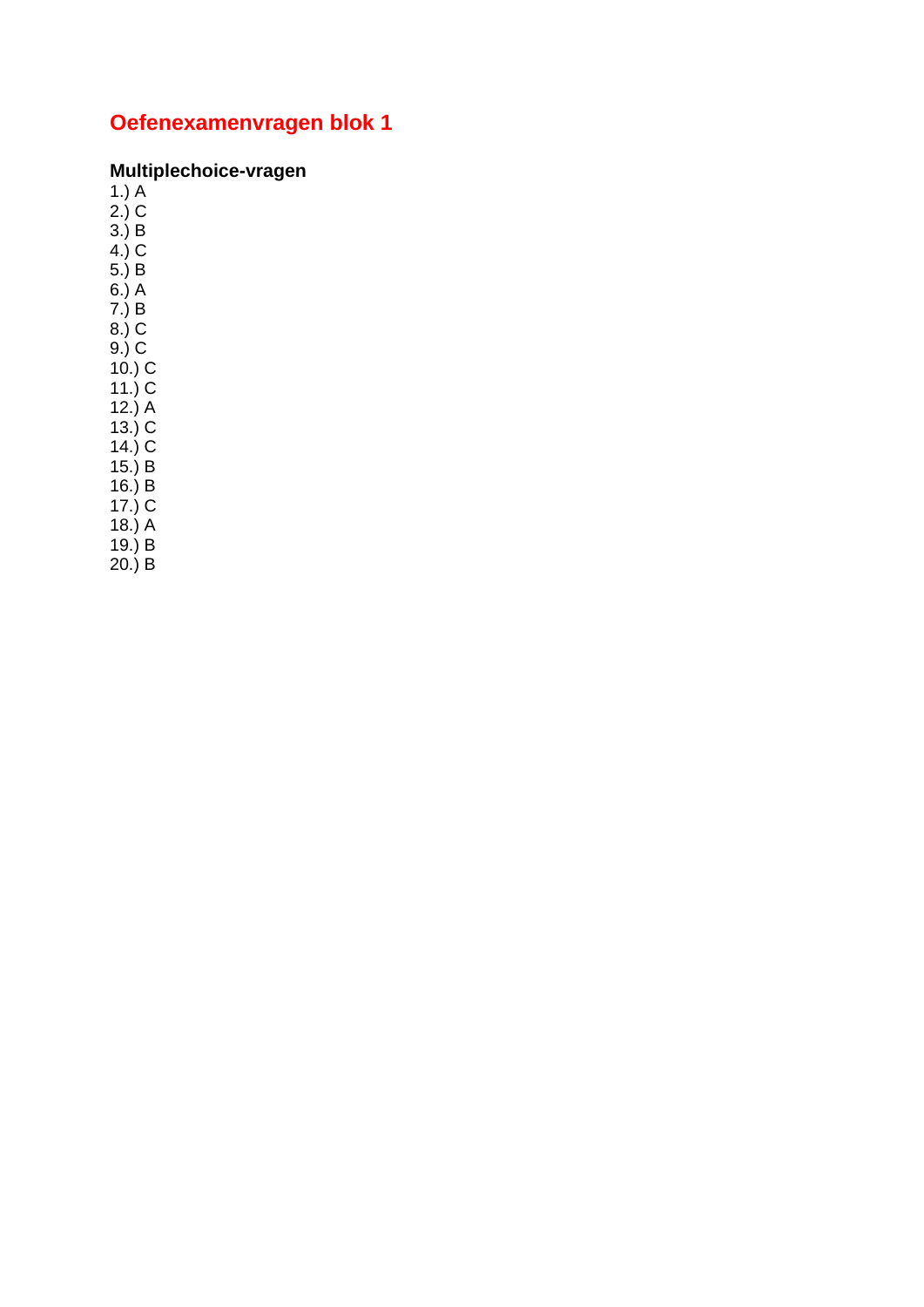### **Multiplechoice-vragen**<br>1.) C<br>2.) A

 $3.$ ) B

 $4.1A$  $5.)A$ 

 $6.$ ) B

 $7.)\overline{C}$ 

 $8.$ ) B

 $(9.) B$ <br> $(10.) B$ <br> $(11.) C$ <br> $(12.) C$ 

 $13.$ ) C

 $14.$ ) B<br> $15.$ ) A

 $16.$ ) B

 $17.$ ) C

 $18.) C$ <br> $19.) B$ 

 $20.)$  A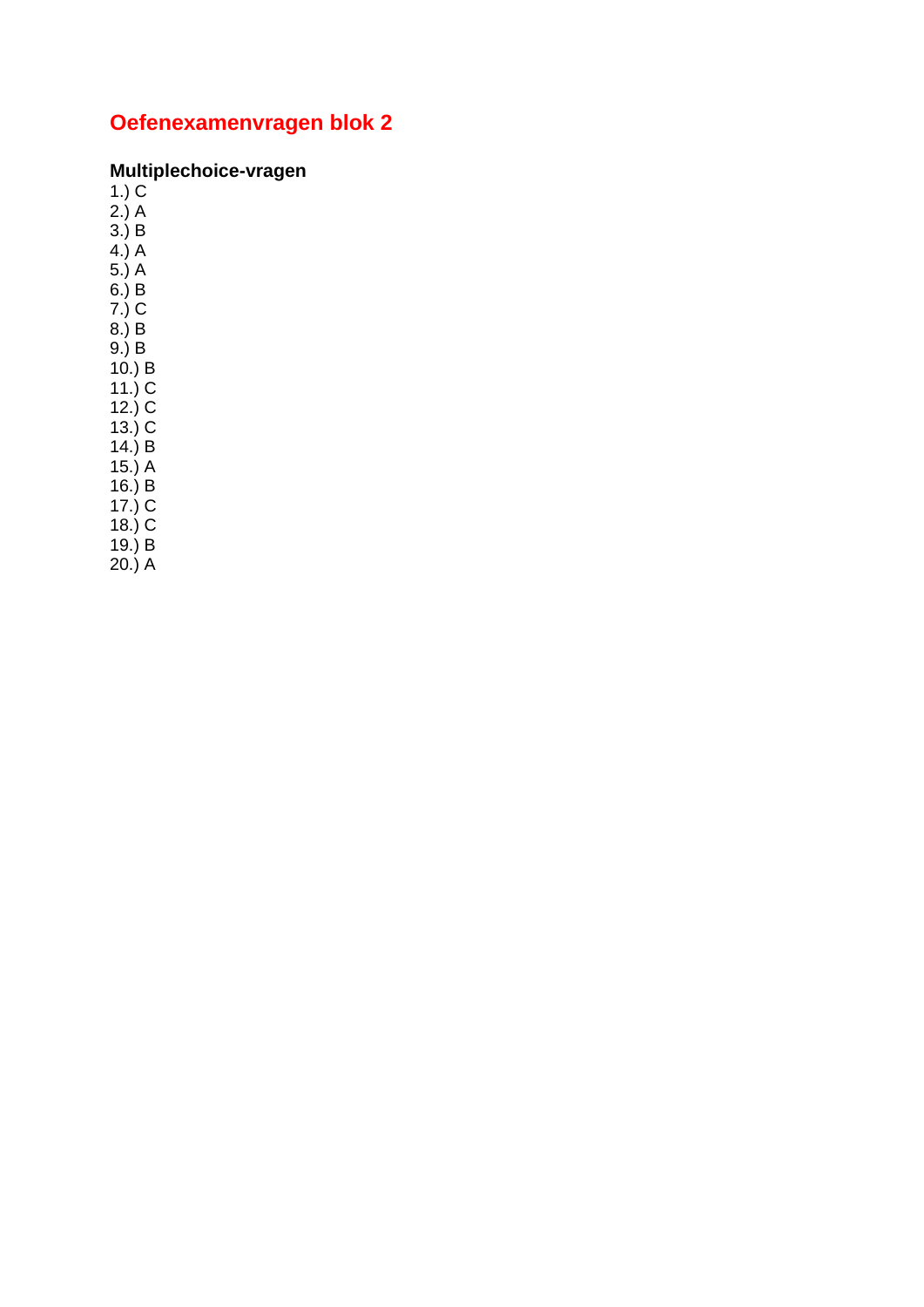### **Multiplechoice-vragen**<br>1.) B<br>2.) C

 $3.) C$ <br>4.) B

 $7.)$  C

 $8.0<sup>2</sup>$ 

 $(9.) C$ <br> $(10.) C$ <br> $(11.) C$ <br> $(12.) C$ 

 $12.7 \times 13.1 \times 14.1 \times 15.1 \times 15.1 \times 15.1 \times 15.1 \times 15.1 \times 15.1 \times 15.1 \times 15.1 \times 15.1 \times 15.1 \times 15.1 \times 15.1 \times 15.1 \times 15.1 \times 15.1 \times 15.1 \times 15.1 \times 15.1 \times 15.1 \times 15.1 \times 15.1 \times 15.1 \times 15.1 \times 15.1 \times 15.1 \times 15.1 \times 15.1 \times 15.1 \times 15.$